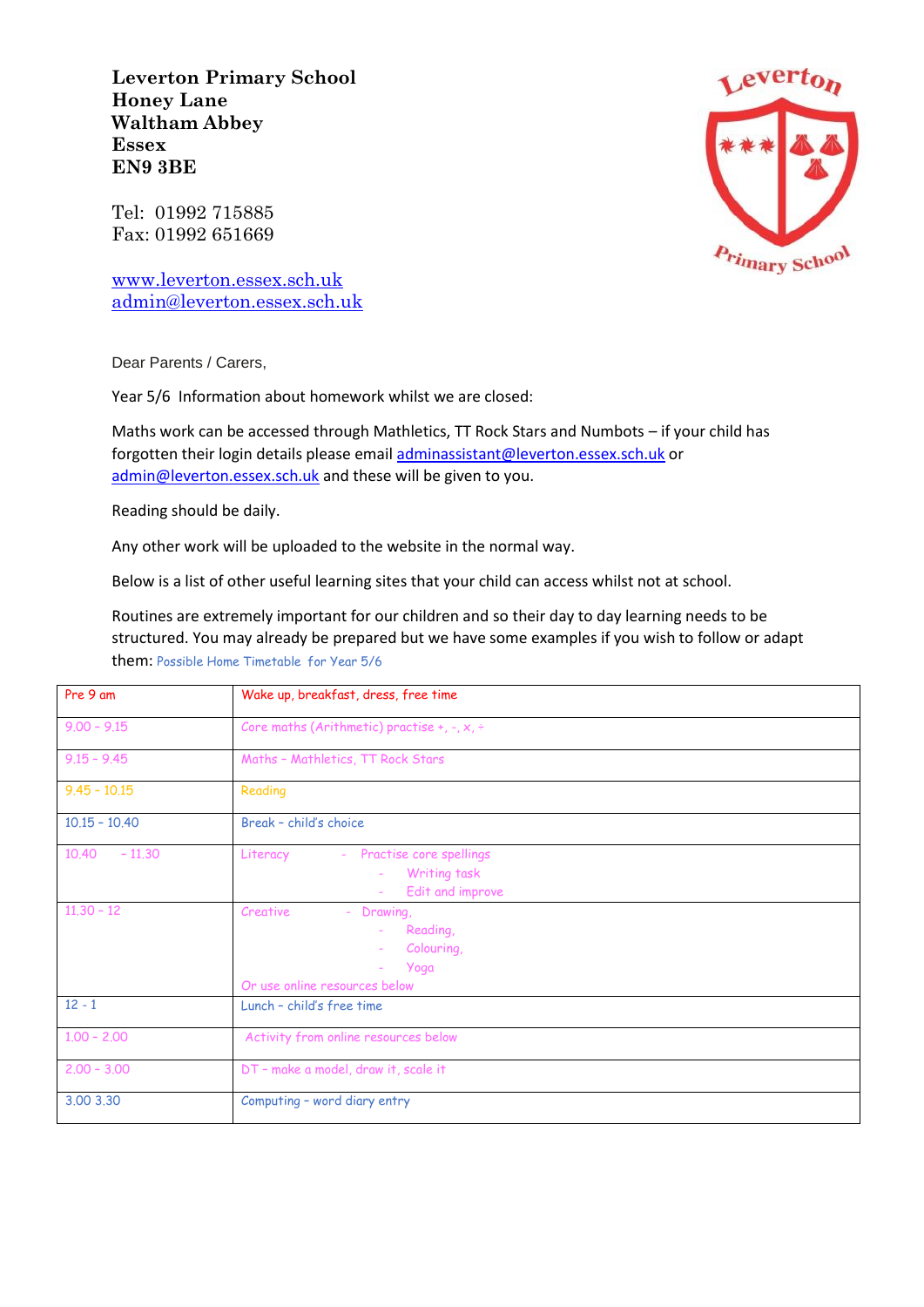# **FREE online education resources**

Please find a list of online resources that can be used:

# **Mathletics**

<https://login.mathletics.com/>

If you need a login reminder please email [adminassistant@leverton.essex.sch.uk](mailto:adminassistant@leverton.essex.sch.uk)

Children will have assigned activities based on their year groups. Each activity has a built in online teacher, which children can click for support. They get instant feedback on their results and these will be monitored by teachers and reassigned if necessary.

# **TT Rock Stars**

<https://ttrockstars.com/>

If you need a login reminder please email [adminassistant@leverton.essex.sch.uk](mailto:adminassistant@leverton.essex.sch.uk)

#### **Twinkl**

[https://www.twinkl.co.uk](https://www.twinkl.co.uk/)

This is more for printouts, and usually at a fee, but they are offering a month of free access to parents in the event of school closures.

[https://www.twinkl.co.uk/blog/how-to-utilise-twinkl-during-the-coronavirus-shutdown-a](https://www.twinkl.co.uk/blog/how-to-utilise-twinkl-during-the-coronavirus-shutdown-a-guide-for-schools)[guide-for-schools](https://www.twinkl.co.uk/blog/how-to-utilise-twinkl-during-the-coronavirus-shutdown-a-guide-for-schools)

Offer code: CVDTWINKLHELPS

#### **Phonics Play**

<https://www.phonicsplay.co.uk/>

User name: march20

Password: home

Espresso

**[www.discoveryeducation.co.uk](http://www.discoveryeducation.co.uk/)**

click login

select espresso

Leverton Primary School

User name: student15864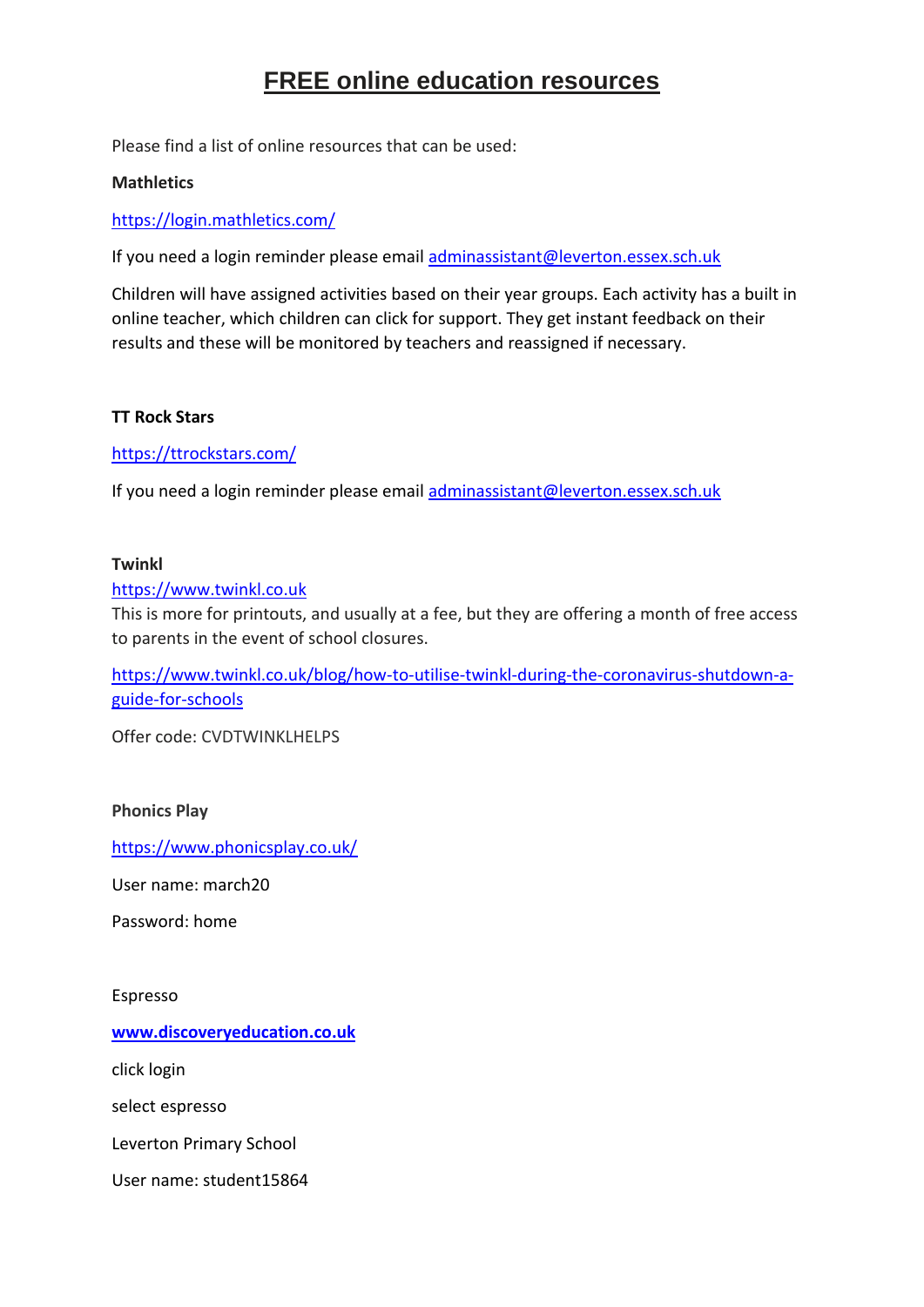Password: leverton

#### **White Rose Maths**

[www.whiterosemaths.com/homelearning](http://www.whiterosemaths.com/homelearning)

# **Joe Wicks – PE sessions**

Joe Wicks will be doing FREE live PE sessions for children Monday - Friday at 9am on his YOUTUBE channel

# **BBC Learning**

# <http://www.bbc.co.uk/learning/coursesearch/>

This site is old and no longer updated and yet there's so much still available, from language learning to BBC Bitesize for revision. No TV licence required except for content on BBC iPlayer.

(Primary age children to use a parent account)

# **Blockly**

[https://blockly.games](https://blockly.games/) Learn computer programming skills - fun and free.

# **Scratch**

<https://scratch.mit.edu/explore/projects/games/> Creative computer programming

#### **National Geographic Kids**

<https://www.natgeokids.com/uk/> Activities and quizzes for younger kids.

# **Duolingo**

[https://www.duolingo.com](https://www.duolingo.com/) Learn languages for free. Web or app.

**Mystery Science** [https://mysteryscience.com](https://mysteryscience.com/) Free science lessons

**The Kids Should See This** [https://thekidshouldseethis.com](https://thekidshouldseethis.com/) Wide range of cool educational videos

**iDEA Awards** [https://idea.org.uk](https://idea.org.uk/) Digital enterprise award scheme you can complete online.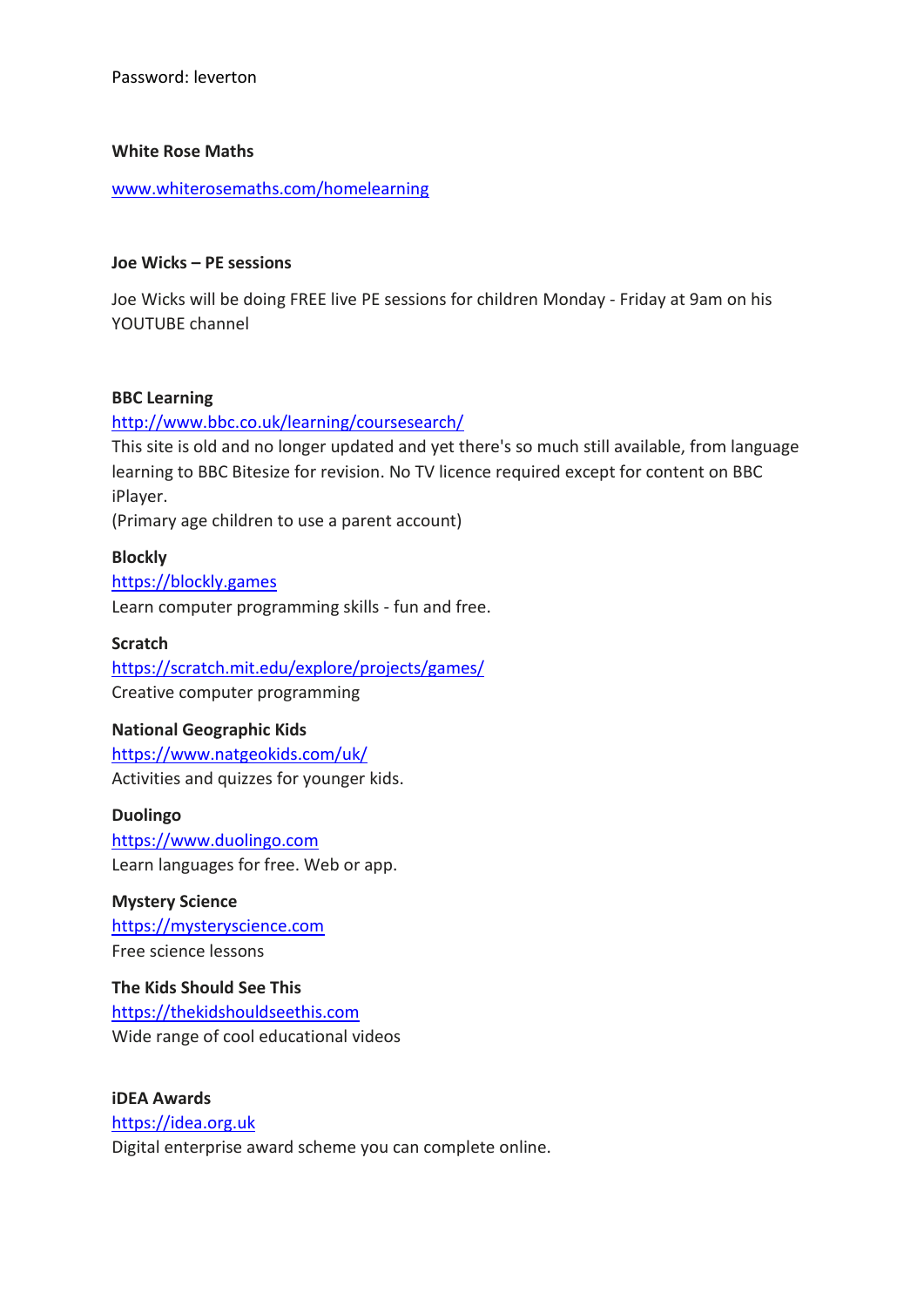#### **Cbeebies Radio**

<https://www.bbc.co.uk/cbeebies/radio> Listening activities for the younger ones.

#### **British Council**

<https://www.britishcouncil.org/school-resources/find> Resources for English language learning

**Oxford Owl for Home** <https://www.oxfordowl.co.uk/for-home/> Lots of free resources for Primary age

**Geography Games** <https://world-geography-games.com/world.html> Geography gaming!

**Blue Peter Badges** <https://www.bbc.co.uk/cbbc/joinin/about-blue-peter-badges> If you have a stamp and a nearby post box.

#### **The Imagination Tree**

[https://theimaginationtree.com](https://theimaginationtree.com/) Creative art and craft activities for the very youngest.

#### **Toy Theater**

<https://toytheater.com/> Educational online games

**Amazing educational resources** –free during the Corona Virus epidemic – this is a huge spreadsheet of ideas and links <http://www.amazingeducationalresources.com/>

**Virtual School Activities!** A collection of sites to live webcams, virtual tours/trips, and other miscellaneous fun academic sites. <https://virtualschoolactivities.com/>

**Best indoor games for kids and families** [https://www.fatherly.com/play/activities/best-indoor-games-for-kids-and-families](https://www.fatherly.com/play/activities/best-indoor-games-for-kids-and-families-coronavirus-quarantine/)[coronavirus-quarantine/](https://www.fatherly.com/play/activities/best-indoor-games-for-kids-and-families-coronavirus-quarantine/)